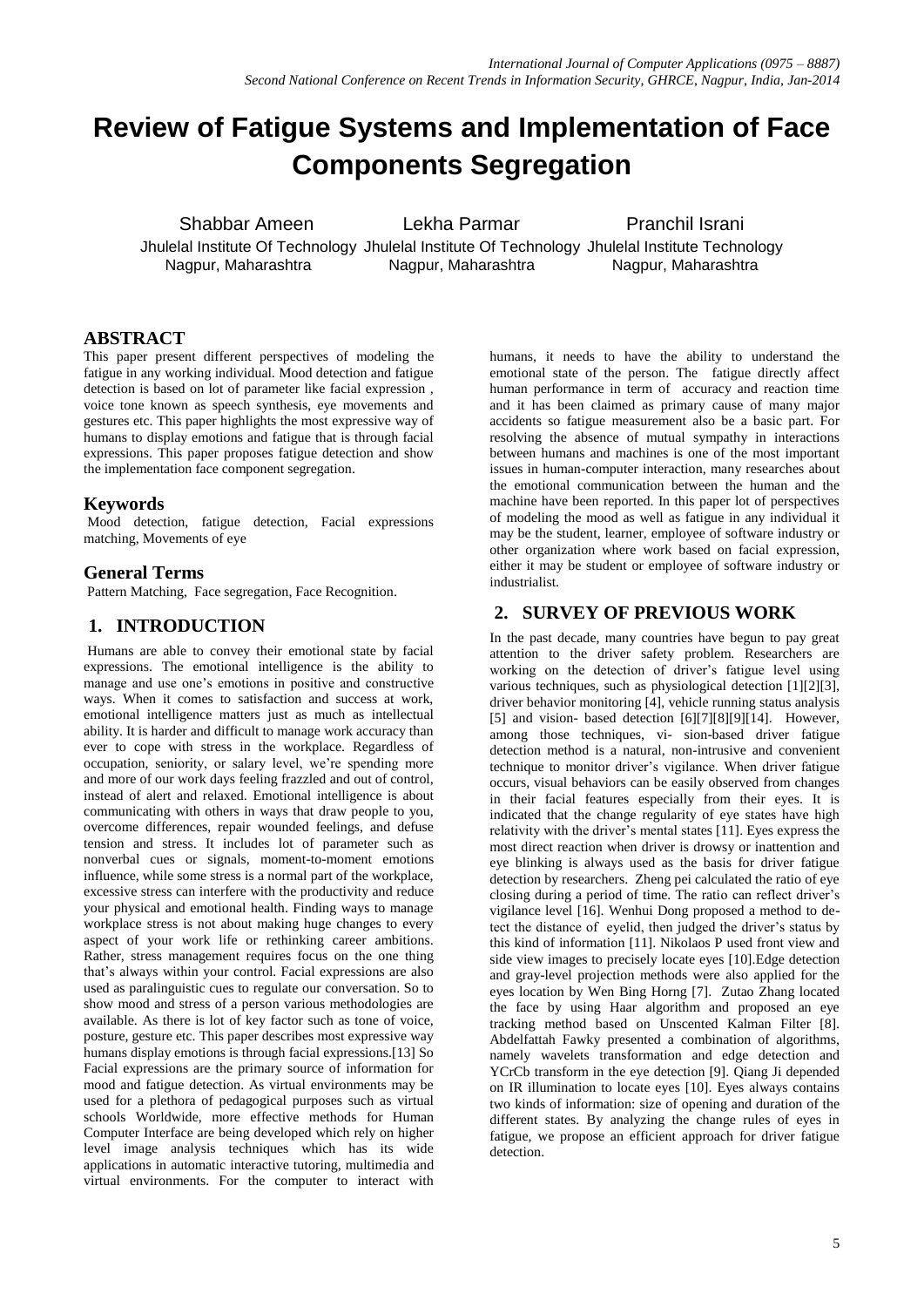## **2.1 CAUSES OF FATIGUE**

1. The length of time spends at work & in work related duties.

2. Type & duration of a work task & environment in which it is performed.

3. Individual factor such as not enough sleep: less sleep can negatively affect your concentration and health.

- 4. Features of the work & workplace.
- 5. Features of an employee or workers life outside work.
- 6. Circadian system [15].

As fatigue becomes a problem and important issue in the process industry increases risk on site because fatigue employee are less able to respond effectively to changing circumstances. Fatigue can lead to incidents because employees or workers are not alert. As fatigue and mood are totally a part of emotional cognition which directly affects the performance, work accuracy and time constraints and also deal with psychology of human being and it has been proved as primary cause for many major situations because of lack of alertness and tiredness. [14]

## **3. VISUAL FATIGUE MANAGEMENT SYSTEM**

This method used a new objective visual fatigue measurement system by using a high resolution camera and an infrared illuminator. As fatigue evaluation method use both approaches subjective approach and objective approach. As subjective approach use observer views so there may be less accuracy so used objective approach based on eye movement such as eye region and size, pupil accommodation speed, blink frequency, and eye closed duration means pupil detection methodology [4] which model under different stages such as

- 1. Image Browsing
- 2. Gaze Movement
- 3. Cropping Eye Region
- 4. Circular edge detection
- 5. Component Labelling
- 6. Eye Separation

## **3.1 FLOW OF IMPLEMENTED PHASE**

a. Take input image from a standard data set.

b. Convert the picture into appropriate size for further processing.

- c. Perform steps to segregate the components of face.
- d. Remove the skin colour.
- e. Convert the image in binary format.
- f. Dissect the image.

g. Compare the components on the standard parameters for fatigue.

## **4. FACE LOCALIZATION**

When working in an industry, the worker's eyes' position and change constantly. To search and locate the worker's eyes directly in the whole image will not be easy. Moreover, the back- ground is usually complex and unpredictable especially when the worker is working with machines. So the first step we detect face in order to reduce the range of eye detection, besides, the procedure will improve the veracity and speed of eyes location and reduce the interference of background. For purpose of reducing the blindness of face searching, we calculate inter-frame differences to decide whether there is a moving object. When some object is detected and in the local area there contains skin color information in YCbCr color space, we believe there is a person before the camera. Although people of different races distinguish in skin color, the distribution of human skin color in YCbCr color space can be approximated by a planar Gaussian distribution [12]. Specifically, face area can be segmented from a image by skin color information. To improve the accuracy of detection, in this paper, we use a mixed skin model based on YCbCr and HSI color Space. Because in the HSI color space hue is independent of brightness, the brightness factor can be excluded from colors. This mixed skin model is more suitable for distinguishing skin and non-skin colors no matter the face is under light or shadowed.

The three components (Cb, Cr and H) have different abilities to represent various skin colors and they can be complemented by each other. By using this method, it is easy to separate face region from the origin image, as is shown in fig below. By performing vertical and horizontal projections on skin pixels, the right, left, top and bottom boundaries of the face can be confirmed if the projection values exceed some threshold which has been set based on experience, as is shown in Fig. 2(c). Usually the normal position of the eyes will be in the upper half part of the face region, as is shown in Fig. 2(d), further- more, the area is sufficient for us to detect eyes later.



Fig.1: Removal of skin color

The above snapshot shows the initial step of the fatigue system. Image is browsed from the standard data set that is stored on the machine, then the skin colour is removed from the original image and the binary image is procured from the process.

 This image is further more divided into different section as per the component list on which we are going to calculate our fatigue result.

## **5. GAZE MOVEMENT**

According to the thermodynamic principle, for a closed system the minimum of Helmholtz free energy f (E) is used to describe the equilibrium state instead of maximum entropy. It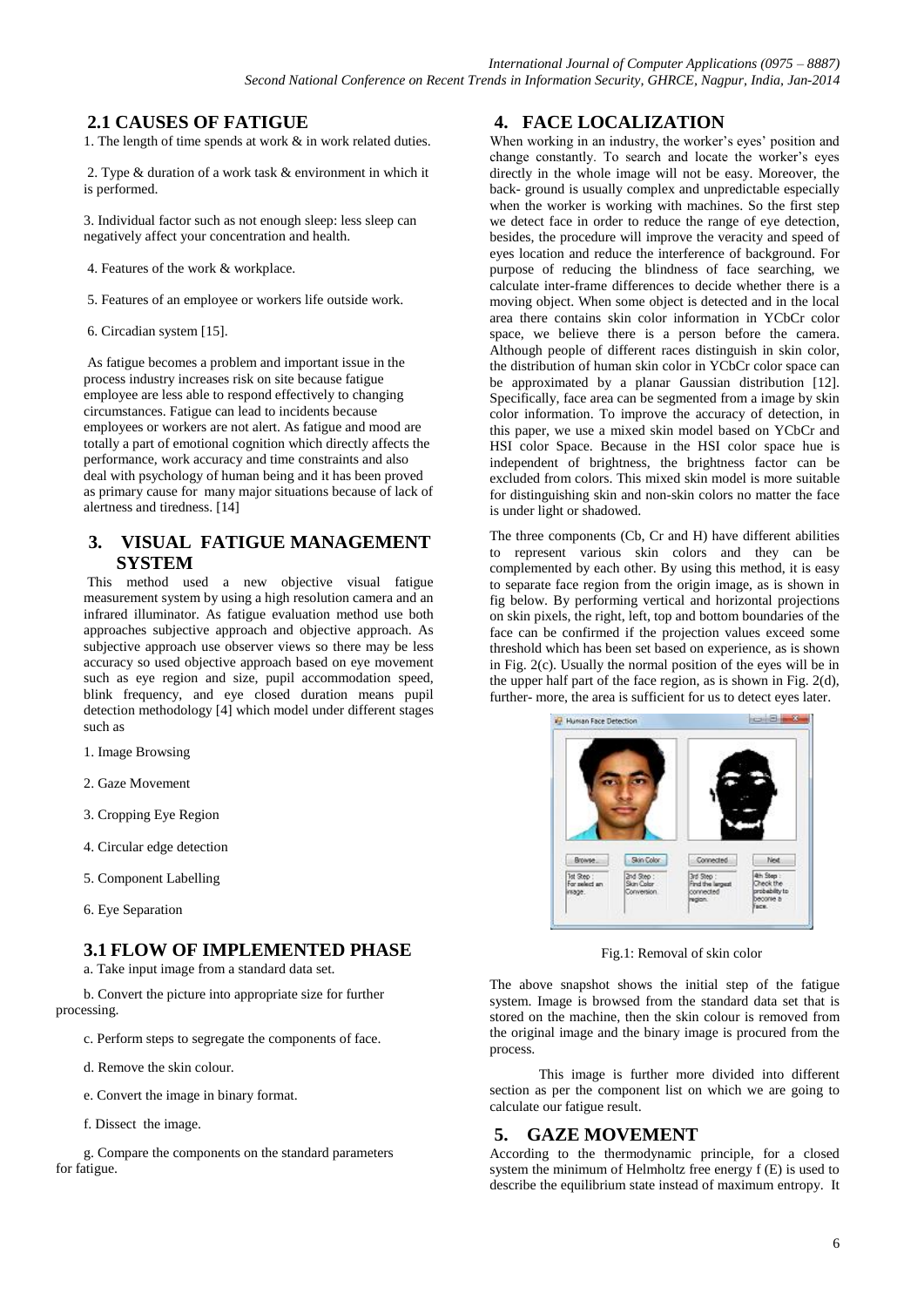is easy to see that the larger the free energy gap between different particles the smaller the probability that they can reach the same level. When the free energy gap is same the higher temperature the larger the probability it will. By considering the diversity to the nearby pixels and the similarity to the eye pixels sufficiently, the specific region of the eyes can be obtained. After this step, projection method is used again to detect the eyes' precise boundaries. The method has been adopted frequently in the eye detection so we needn't describe the de- tails. Our method starts from both sides, left and right, to find eyes, therefore we can detect the eyes separately**.** 



Fig. 2: Eyes detected

Then we segment the eyes from the image and use them to generate an eye template, by this means we obtain a rather stable eye template for the status analyzing and reduce the influence of light reflections. The eye template is generated as follows.



Fig. 3: Eye template generation process

Also the two eyes' positions are re- corded, the eyes can be detected in the next frame based on these positions. The searching area expanding 6 pixels in four directions from the eyes' centers in the current frame. If the distance between two eyes detected in the next frame changes greatly, the eye tracking is regarded as failure. Then the face detection and eyes location procedures will be restarted.



Fig.4: Segregation of face components

In this example the image is segregated into different section that our required in our fatigue system to process the image and take out a result.

 Finally each component is separately processed as it was done in facial expression.

The output of this is then calculated and then an analysis is done with the standard formats and angles and then output is displayed.

## **6. CONCLUSION**

In this paper we will be aiming at evolving a strong system that will not be dependent on hardware as the hardware interventions make the system vulnerable to crash as they are more prone to damage and not working well. This paper will make a standalone application to detect fatigue on different parameters that will allow us to find fatigue level of workers by use of our software.

## **7. REFERENCES**

- [1] Lal, S. K. L., Craig,"Development of an Algorithm for an EEG-based Driver Fatigue Countermeasure," Journal of Safety Research, vol. 34, pp. 321-328, 2003.
- [2] Akira Kuramori, Noritaka Koguchi, "Evaluation of Effects of Drivability on Driver Workload by Using Elec- tromyogram," JSAE Review, vol. 25, pp. 91-98, 2004.
- [3] Byung-Chan Chang, Jung-Eun Lim, Hae-Jin Kim, et al, "A Study of Classification of the Level of Sleepiness for the Drowsy Driving Prevention," Proc. SICE Annual Conference, pp. 3084-3089, 2007.
- [4] Yoshihiro Takei, and Yoshimi Furu- kawa, "Estimate of driver's fatigue through steering motion," Proc. IEEE International Conference on Systems, Man and Cybernetics, vol. 2, pp. 1765-1770, 2005.
- [5] Erez Dagan, Ofer Mano, Gideon P. Stein, "Forward Collision Warn- ing with a Single Camera," Proc. Intelligent Vehicles Symposium, pp. 37- 42, 2004.
- [6] Nikolaos P, "Vision-based Detection of Driver Fatigue," Proc. IEEE Inter- netional Conference on Intelligent Transportation, 2000.
- [7] Wen-Bing Horng, Chih-Yuan Chen, Yi Chang, et al, "Driver Fatigue De- tection Based on Eye Tracking and Dynamic Template Matching," Proc. of the 2004 IEEE International Con- ference on Networking, Sensing & Control, pp. 7-12, 2004
- [8] Zutao Zhang, Jiashu Zhang, "A New Real-Time Eye Tracking for Driver Fatigue Detection," Proc.2006 6th